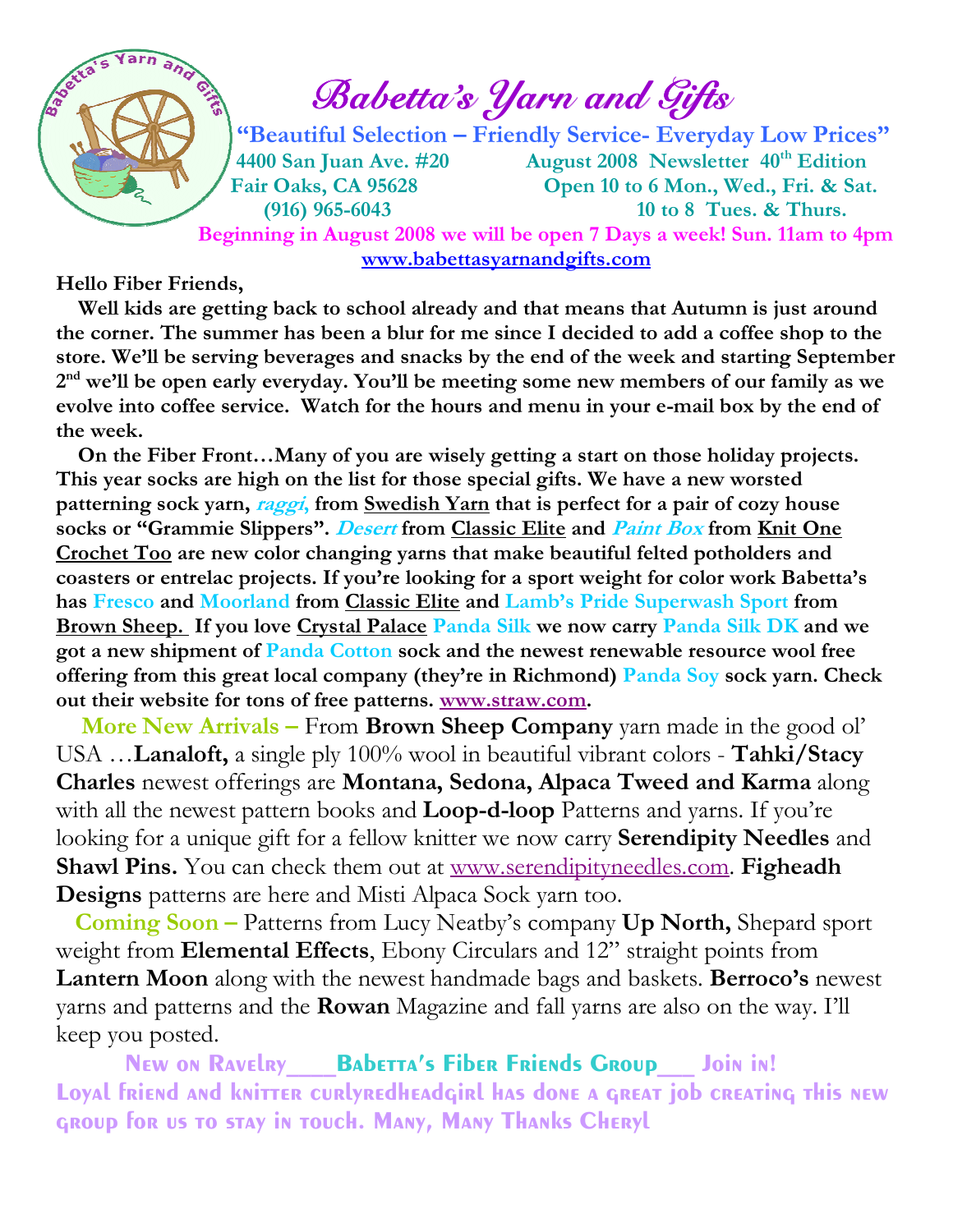## Spinning Workshop Series with Gustine

Class size limited so sign up early! Materials provided. Bring your Wheel. Workshop II – Spinning with Silk

Saturday September 13 from 10am – 1pm class fee…\$50

Workshop III – Spinning with Cotton

Saturday September 27 from 19am – 1pm class fee…\$50

Introduction to spinning September 23 from 6pm – 8pm \$30 includes materials

## Classes for September 2008 at Babetta's

 In our project classes you can learn to knit anything from scarves to socks to felted purses to lace shawls to hats to sweaters. Pick your project and join in the fun. Our knitters inspire each other to try new things by sharing ideas and showing off their latest creation. Sign up for one of our classes and you will receive a coupon for %10 off your next purchase. If our class times aren't convenient we also offer private lessons in Knitting, Crochet, Spinning and Weaving by appointment.

\*Pre-registration is required as class sizes are limited. Please choose your dates carefully. Because of scheduling conflicts and complications, make-up classes will only be allowed under special circumstances and individual consideration.

**Tuesdays Sept. 2, 9 & 15**  Knitting Project 6pm – 7:30pm fee \$40

**Wednesdays Sept. 3, 10 & 16**  Knitting Project 1pm – 2:30pm fee \$40 Knitting Project 3:00pm- 4:30pm fee \$40 Crochet 5:30pm – 7pm fee \$40

**Thursday Sept. 4, 11 & 17**  Knitting Project 6pm – 7:30pm fee \$40

**Saturdays Sept. 6, 13 & 20**  Knitting Project 2pm – 3:30pm fee \$40 Knitting Project 4pm – 5:30pm fee \$40 Private Lessons Knitting or Crochet \$15 an hour and Group Knitting or Crochet Private lessons \$10 an hour per person. Spinning or weaving \$20 an hour and group rates are \$15 an hour per person.

#### Harvest Needle Felting Workshop

Learn the basics and make pumpkins, acorns, leaves and more. Sept. 27, 2pm – 4pm fee \$30 materials included

Meeting date for the Great American Aran Afghan Knit-a-Long Sept. 15<sup>th</sup> 1pm-3pm or 6pm-8pm

Come sit and knit with our knitting group on the 1<sup>st</sup> & 3<sup>rd</sup> Sat. every month. Sept. dates are the 6<sup>th</sup> & 20<sup>th</sup> Join the Fair Oaks Madhatters Knitting Group Meeting Date at Babetta's The second Thursday of every month from  $10am - 12pm$  upcoming date Sept.  $11<sup>th</sup>$